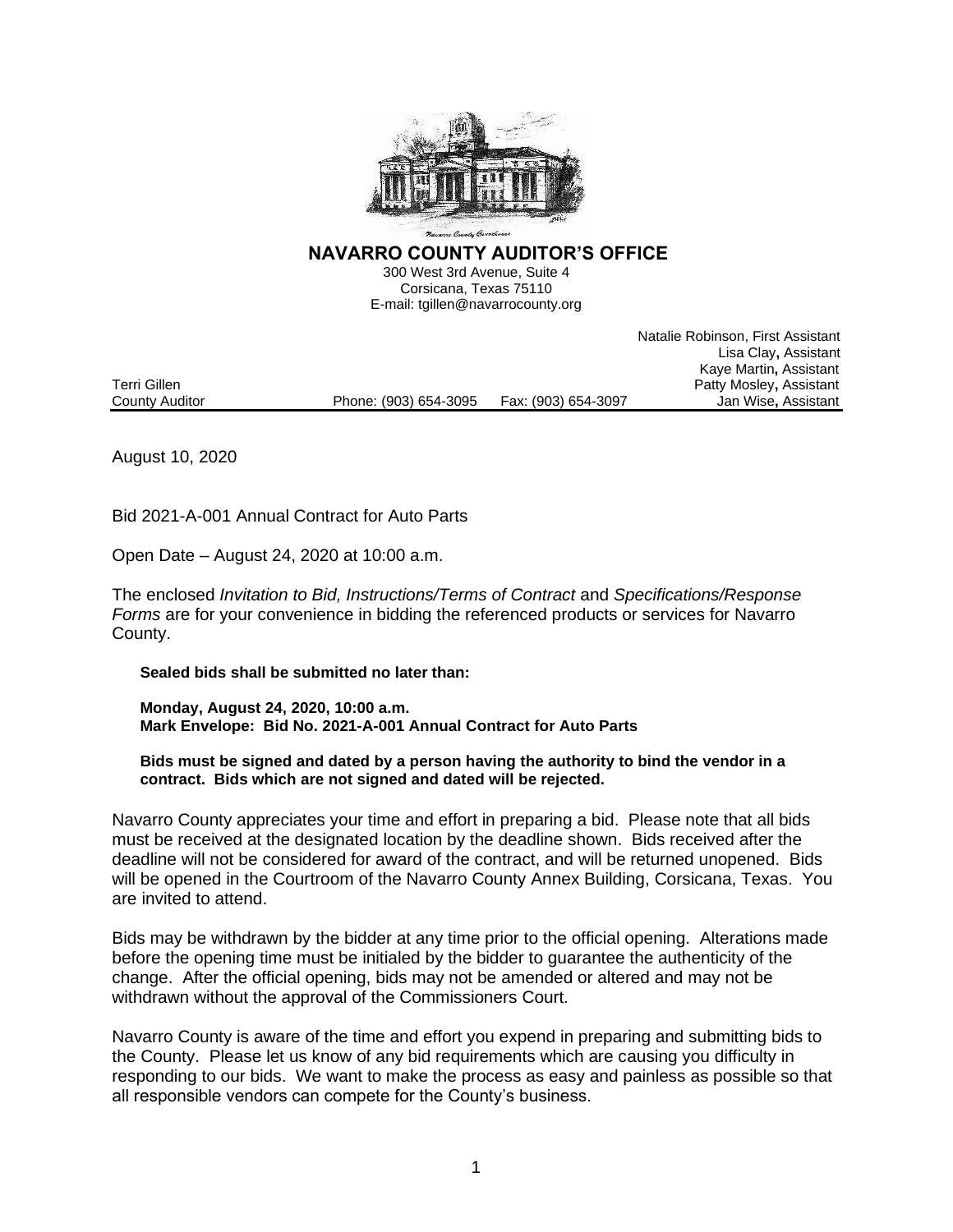Awards should be made no later than two weeks after the bid opening date. To obtain results, or if you have any questions, please contact the Navarro County Auditor's Office at 903-654-3095.

By order of the Commissioners Court of Navarro County, Texas, sealed bids will be accepted for:

## **Annual Contract for Auto Parts**

Navarro County reserves the right to reject any or all bids for the products covered in this bid request and to waive any informalities or defects in the bidding and to accept such bids as it shall deem to be in the best interest of Navarro County.

## **BIDS MUST BE SUBMITTED on the forms included for that purpose on pages 8-13 in this packet**.

Each bid should be signed by a person having the authority to bind the vendor in a contract, placed in a sealed envelope and marked clearly on the outside as shown below:

## **Bids should be clearly marked - Bid No. 2021-A-001 Annual Contract for Auto Parts**

BIDS SHOULD BE RETURNED TO the following address on or before **Monday, August 24, 2020, no later than 10:00 a.m.**

> Navarro County Auditor's Office Navarro County Courthouse 300 West 3rd Avenue, Suite 4 Corsicana, Texas 75110

## **FACSIMILE TRANSMITTALS WILL NOT BE ACCEPTED**

**All bids must be received in the County Auditor's Office before the opening date and time.**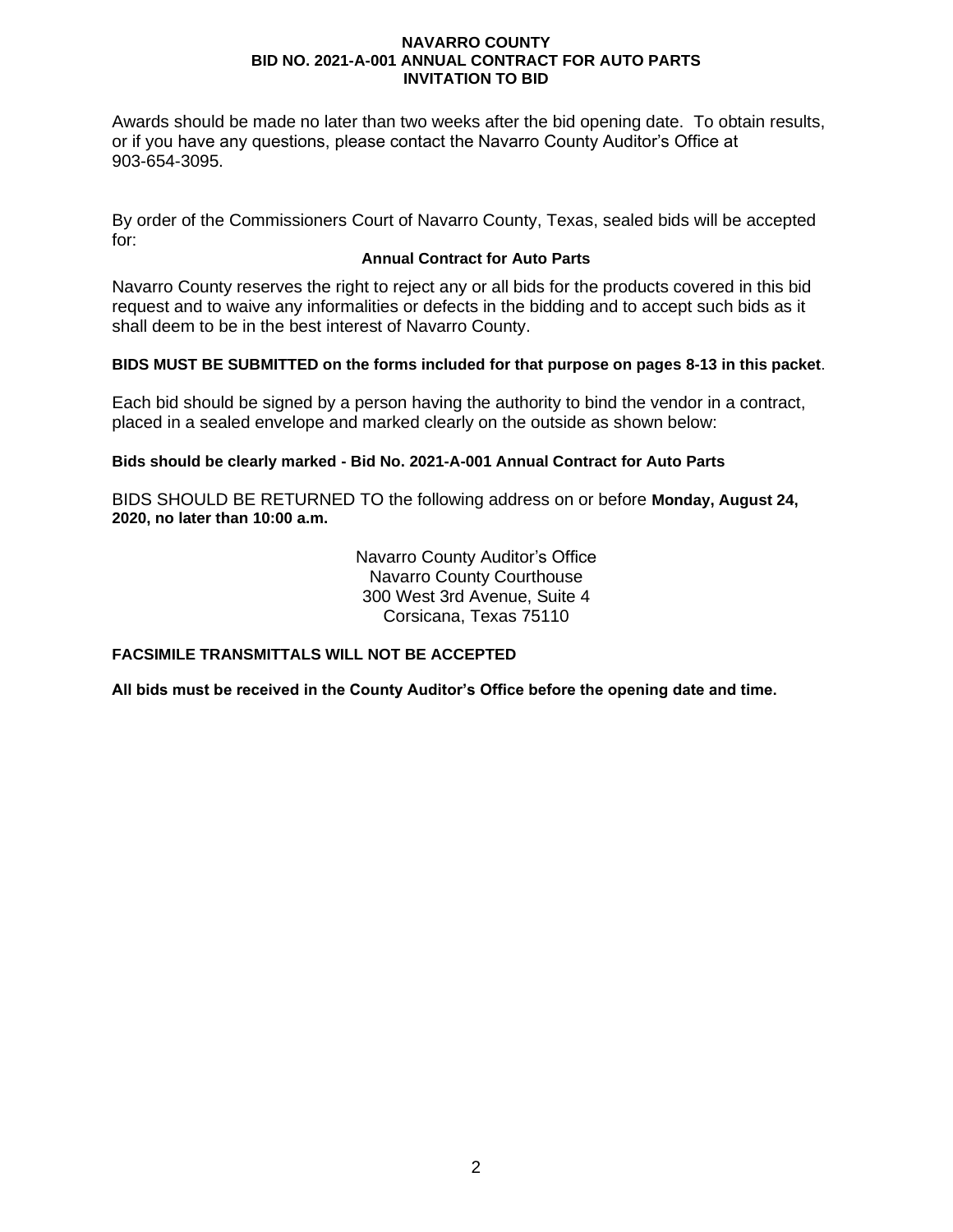Navarro County is requesting bids on Annual Contract(s) for Auto Parts. Bids must be submitted on the attached forms. By returning this bid with a price quote, vendors certify and agree that:

**Funding:** Funds for payment have been provided through the Navarro County budget approved by the Commissioners Court for the fiscal year ending September 30, 2021.

**Late Bids:** Bids received in the County Auditor's Office after the submission deadline will be considered untimely and subject to rejection at the discretion of Navarro County on that basis alone. Navarro County is not responsible for lateness or non-delivery of mail, carrier, etc., and the date/time stamp of the County Auditor's Office shall be the official time of receipt.

**Altering Bids:** Bids cannot be altered or amended after the submission deadline. Any interlineation, alteration or erasure made before the opening time must be initialed by the signer of the bid, guaranteeing authenticity.

**Withdrawal of Bid:** A bid may not be withdrawn or canceled by the bidder without the permission of the County for a period of ninety (90) days following the date designated for the receipt of bids, and bidder so agrees upon submittal of their bid.

**Sales Tax:** Navarro County is exempt, by law, from payment of Texas Sales Tax and Federal Excise Tax.

**Contract:** This bid, when properly accepted by Navarro County, shall constitute the complete contract equally binding between the successful bidder and Navarro County. No additional terms or changes will become a part of the contract with the exception of properly executed written change orders as set forth herein.

**Change Orders:** No oral statement of any person shall modify or otherwise change, or affect, the terms, conditions or specifications stated in the resulting contract. The Navarro County Auditor will make all change orders to the contract in writing.

**Delivery:** All delivery and freight charges (FOB Navarro County Courthouse) are to be included in the bid price.

**Conflict of Interest:** No public official shall have interest in this contract, in accordance with *Vernon's Texas Codes Annotated, Local Government Code*, Title 5, Subtitle C, Chapter 171.

**Ethics:** The bidder shall not offer or accept gifts or anything of value nor enter into any business arrangement with any employee, official or agent of Navarro County.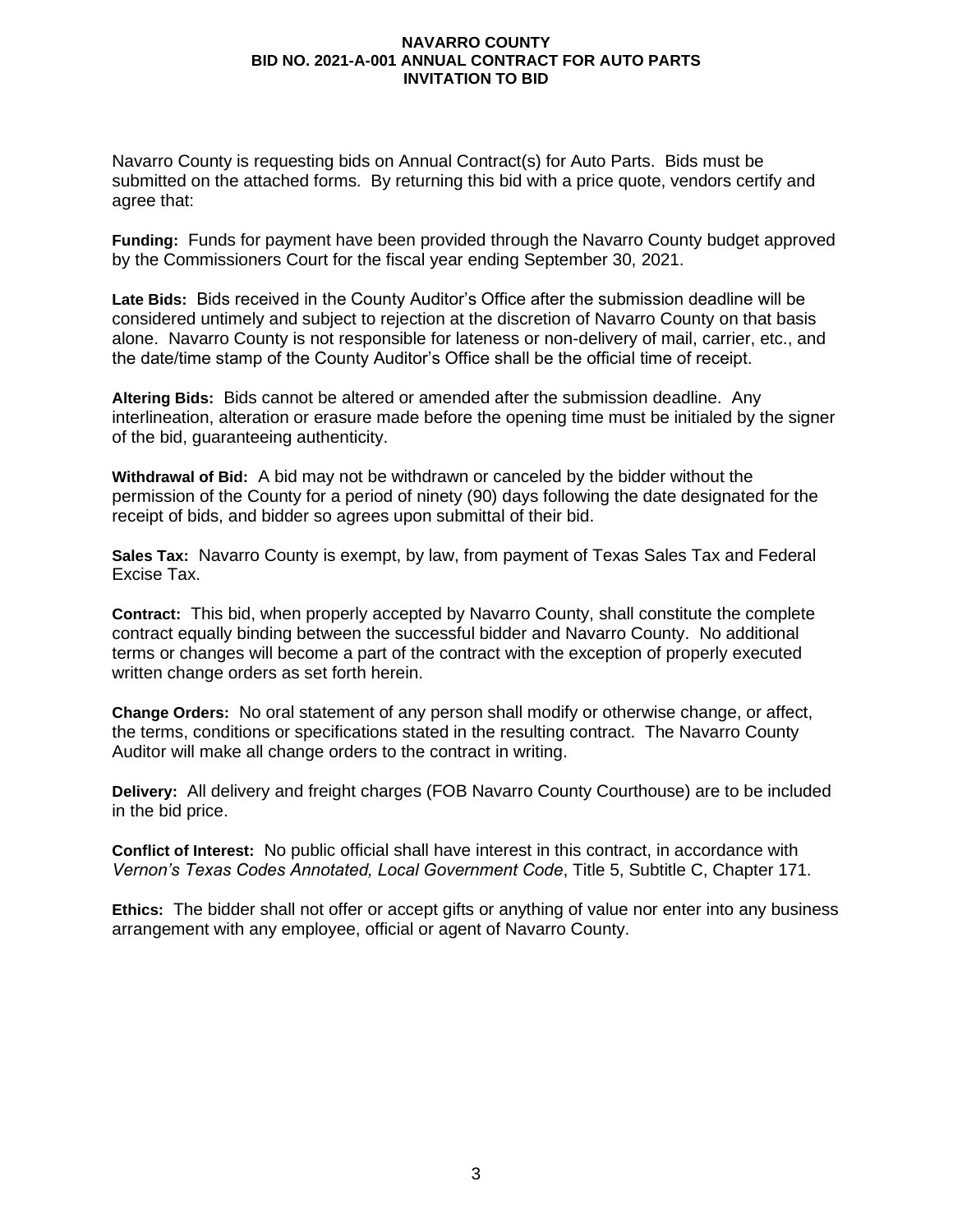**Exceptions/Substitutions:** All bids meeting the intent of this invitation to bid will be considered for award. Bidders taking exception to the specifications, or offering substitutions, shall state these exceptions in the section provided or by attachment as part of this bid. The absence of such a list shall indicate that the bidder has not taken exceptions and shall hold the bidder responsible to perform in strict accordance with the specifications of the invitation. The Navarro County Commissioners Court reserves the right to accept any and all or none of the exception(s)/substitution(s) deemed to be in the best interest of the County.

**Addenda:** Any interpretations, corrections or changes to this *Invitation to Bid* and *Specifications* will be made by addenda. Sole issuing authority of addenda shall be vested in the Navarro County Auditor. Addenda will be mailed to all who are known to have received a copy of this *Invitation to Bid*. Bidders shall acknowledge receipt of all addenda.

**Bids must comply** with all Federal, State, county and local laws concerning these type purchases.

**Davis-Bacon and Related Acts:**Attention is called to the fact that not less than the federally determined prevailing (Davis-Bacon and Related Acts) wage rate, as issued by the Texas Department of Housing and Community Affairs and contained in the contract documents, must be paid on this project. In addition, the successful bidder must ensure that employees and applicants for employment are not discriminated against because of race, color, religion, sex, age or national origin.

**Design, Strength, Quality** of materials must conform to most recent International Building Code.

**Minimum Standards for Responsible Prospective Bidders:** A prospective bidder must affirmatively demonstrate their responsibility and meet the following requirements:

- 1. Have adequate financial resources, or the ability to obtain such resources as required;
- 2. Be able to comply with the required or proposed delivery schedule;
- 3. Have a satisfactory record of performance;
- 4. Have a satisfactory record of integrity and ethics, and;
- 5. Be otherwise qualified and eligible to receive an award.

Navarro County may request representation and other information sufficient to determine the bidder's ability to meet these minimum requirements listed above.

**References:** Navarro County requests bidder to supply a list of at least three (3) references where like products have been sold by their company. Include name of reference, address, telephone number and name of representative.

**Bidder Shall Provide,** with this bid response, all documentation required by this *Invitation to Bid*. Failure to provide this information may result in rejection of your bid.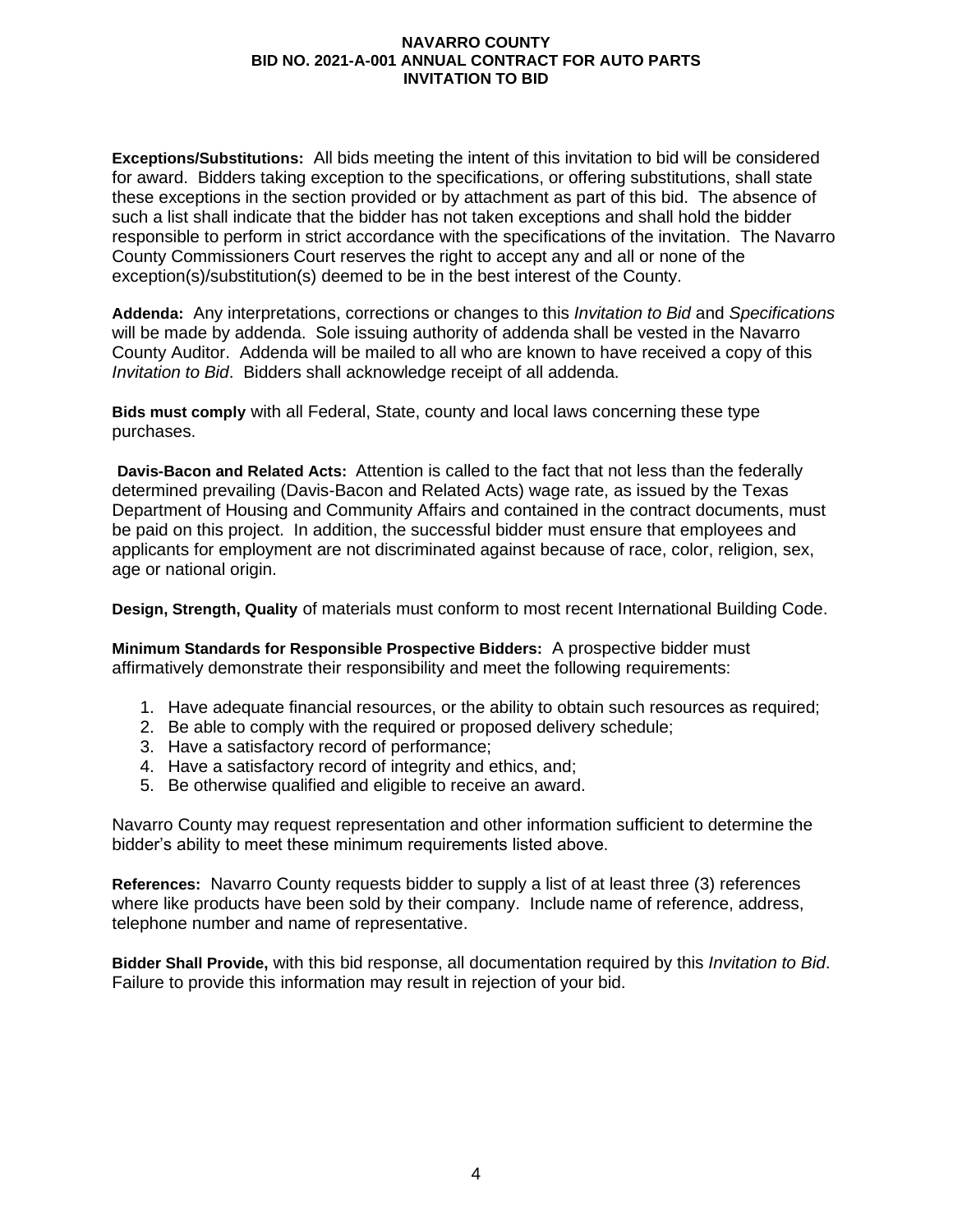**Successful Bidder Shall** defend, indemnify and save harmless Navarro County and all its officers, agents and employees from all suits, actions or other claims of any character, name and description brought for or on account of any injuries or damages received or sustained by any person, persons or property on account of any negligent act or fault of the successful bidder, or of any agent, employee, subcontractor or supplier in the execution of, or performance under, any contract which may result from bid award. Successful bidder indemnifies and will indemnify and save harmless Navarro County from liability, claim or demand on their part, agents, servants, customers and/or employees whether such liability, claim or demand arise from or happening upon or in any of the halls, elevators, entrances, stairways or approaches of or to the facilities within which the occupied premises are located. Successful bidder shall pay any judgment with costs which may be obtained against Navarro County growing out of such injury or damages.

**Insurance Requirements:** Any vendor that conducts business with Navarro County, whether it is for goods and/or services, must maintain lawful workers' compensation requirements and adequate liability limitations.

Within ten (10) days after contract award and prior to the commencement of any work or delivery, the County requires the successful vendor(s) to submit, to the County Auditor's Office, verification of the following coverages, showing Navarro County as the certificate holder with coverage dates inclusive to that of the contract award:

- a. **Workers' Compensation Coverage** meeting the acceptable requirements as established by the Texas Workers' Compensation Act, Title 5, Subtitle A, Texas Labor Code; and
- b. **General Liability Insurance** meeting the following limits **\$1,000,000 per occurrence/ aggregate**, including products and completed operations coverage.

Vendors and/or their freight contractors must be prepared to show coverage verification prior to entering upon Navarro County Premises.

Failure to comply with lawful requirements or adequate liability requirements may result in delay of payments and/or cancellation of the contract.

**Termination of Contract:** This contract shall remain in effect until contract expires, delivery and acceptance of products and/or performance of services ordered or terminated by either party with thirty (30) days written notice prior to any cancellation. The successful bidder must state therein the reasons for such cancellation. Navarro County reserves the right to award canceled contract to the next lowest responsible bidder as it deems to be in the best interest of the County.

**Termination for Default:** Navarro County reserves the right to terminate the contract for default if Contractor/Bidder breaches any of the terms therein, including failure to comply with bidding requirements including warranties of Contractor/Bidder or if the Contractor/Bidder becomes insolvent or commits acts of bankruptcy. Such right of termination is in addition to and not in lieu of any other remedies which Navarro County may have in law or equity. Default may be construed as, but not limited to, failure to deliver the proper goods and/or services within the proper amount of time, and/or to properly perform any and all services required to Navarro County's satisfactions and/or to meet all other obligations and requirements. Navarro County may terminate the contract without cause upon thirty (30) days written notice.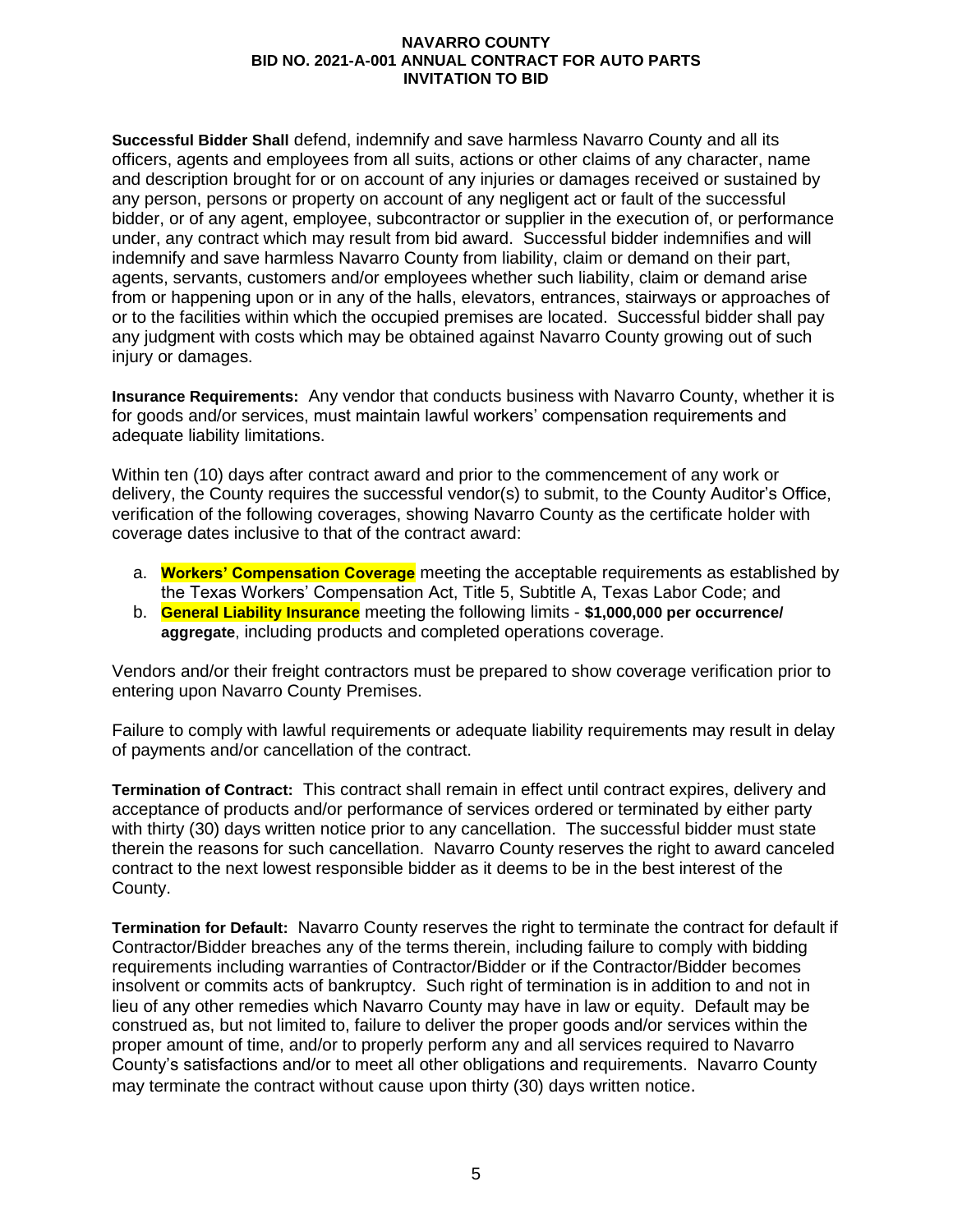**Notice:** Any notice provided by this bid (or required by law) to be given to the successful bidder by Navarro County shall be conclusively deemed to have been given and received on the next day after such written notice has been deposited in the mail in Corsicana, Texas, by Registered or Certified Mail with sufficient postage affixed thereto, provided this shall not prevent the giving of actual notice in any other manner.

**Purchase Order:** A purchase order will be generated by Navarro County to the successful bidder. The purchase order number must appear on all itemized invoices and packing slips. Navarro County will not be held responsible for any orders placed/delivered without a valid current purchase order number.

**Packing Slips** or other suitable shipping documents shall accompany each shipment and shall show: (a) name and address of successful bidder, (b) delivery location, (c) Navarro County purchase order number and (d) descriptive information as to the terms(s) delivered, including description, quantity, number of containers, etc.

**Invoices:** Payment will be made from original vendor invoices only. Shipping documents will be considered informational only and will be held until an invoice is received. The County does not pay from monthly statements. Invoices shall show all information as stated above and mailed directly to the Navarro County Auditor's Office, 300 West 3rd Avenue, Suite 4, Corsicana, TX 75110.

**Payment** will be made upon receipt and acceptance, by the County, of the items ordered in accordance with the State of Texas "Prompt Payment Act", Article 610f, V.T.C.S. Successful bidder is required to pay subcontractors within ten (10) days.

**Items** supplied under this contract will be subject to the County's approval. Items found defective or not meeting specifications shall be picked up and replaced by the successful bidder at no expense to the County. If an item is not picked up within one (1) week after notification, the item will become a donation to the County for disposition.

**Testing:** Navarro County reserves the right to test equipment, supplies, material and goods proposed for quality, compliance with specifications and ability to meet the needs of the user. Demonstration units must be available for review.

**Warranties:** Contractor/Bidder shall furnish all data pertinent to warranties or guarantees which may apply. Contractor/Bidder may not limit or exclude any implied warranties. Contractor/Bidder warrants that product sold to the County shall conform to the standards established by the U.S. Department of Labor under the Occupational Safety and Health Act of 1970. In the event product does not conform to OSHA Standards, where applicable, Navarro County may return the product for correction or replacement at the Contractor's/Bidder's expense. If Contractor/Bidder fails to make the appropriate correction within a reasonable time, Navarro County may correct at the Contractor's/Bidder's expense.

**Remedies:**The successful bidder and Navarro County agree that both parties have all rights, duties and remedies available as stated in the Uniform Commercial Code.

**Venue:** This agreement will be governed and construed according to the laws of the State of Texas. This agreement is performable in Navarro County, Texas.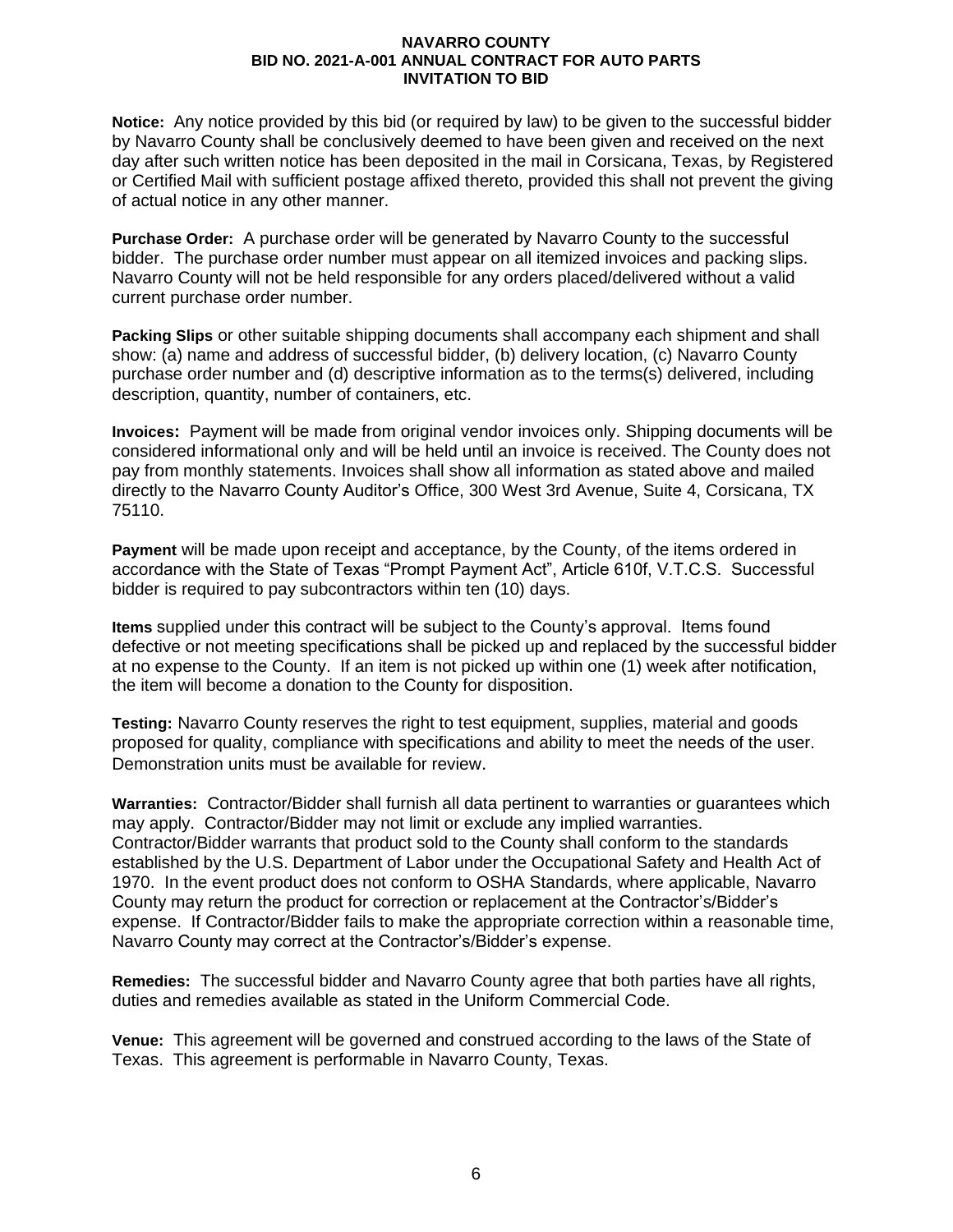**Assignment:** The successful bidder shall not sell, assign, transfer or convey this contract, in whole or in part, without the prior written consent of Navarro County.

**Silence of Specification:** The apparent silence of these specifications as to any detail or to the apparent omission of a detailed description concerning any point, shall be regarded as meaning that only the best commercial practices are to prevail. All interpretations of these specifications shall be made on the basis of this statement.

**Navarro County reserves the right** to make purchases from State Government Contracts or other vendors to meet County needs.

**Any Questions** concerning this *Invitation to Bid* and *Specifications* should be directed to the Navarro County Auditor's Office at 903-654-3095.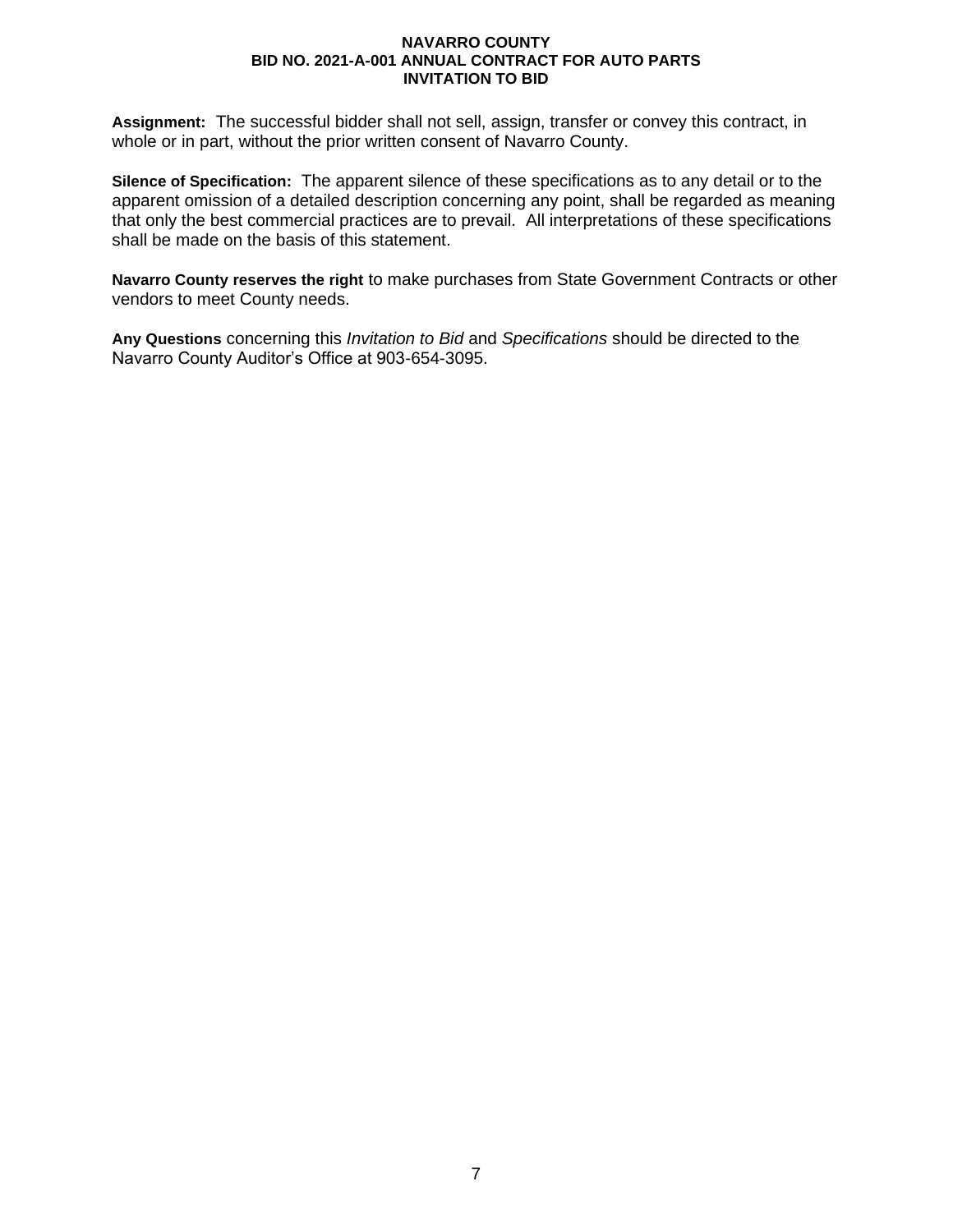Navarro County is requesting bids for an **Annual Contract(s) for Auto Parts** as described in the following specifications. The contract period will be for twelve (12) months effective October 1, 2020 through September 30, 2021.

**Bids are binding under the Uniform Commercial Code**.

| FIRM SUBMITTING BID                         |         | FEDERAL ID NUMBER |
|---------------------------------------------|---------|-------------------|
|                                             |         |                   |
| <b>ADDRESS</b>                              |         |                   |
|                                             |         |                   |
| CITY, STATE, ZIP                            |         |                   |
|                                             |         |                   |
| NAME AND TITLE OF INDIVIDUAL SUBMITTING BID |         |                   |
| TELEPHONE NO.                               | FAX NO. |                   |
| SIGNATURE OF AUTHORIZED REPRESENTATIVE      |         | <b>DATE</b>       |
|                                             |         |                   |

l,

Vendor whose name and signature appears above agrees to provide auto parts to Navarro

County for the specified contract period at a rate of: \_\_\_\_\_\_\_\_\_\_\_\_\_\_\_\_\_\_\_\_\_\_\_.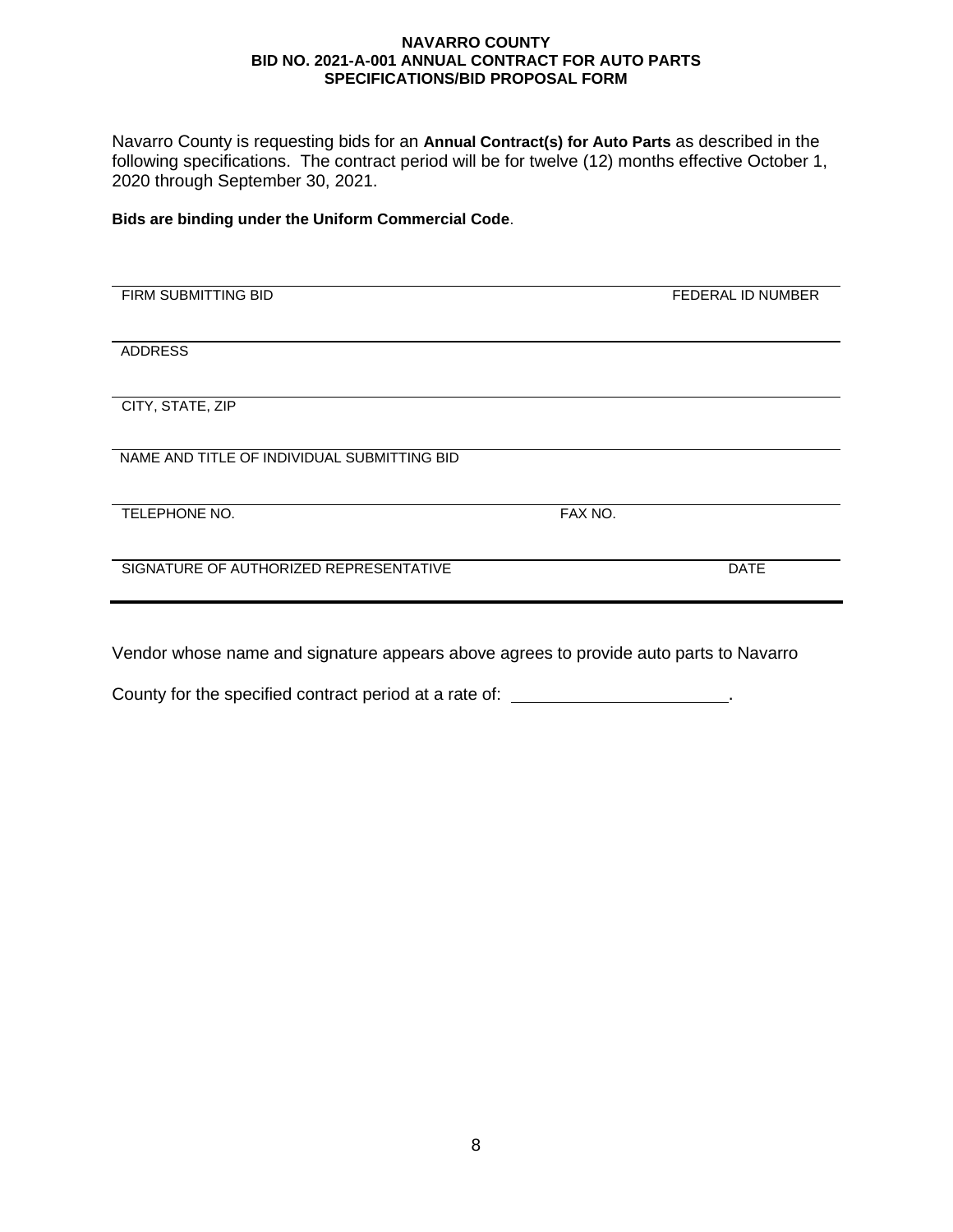## **BID PROPOSAL AFFIDAVIT**

The undersigned certifies that the bid prices in this proposal have been carefully reviewed and are submitted as correct and final. He further certifies that the bidder agrees to furnish any and/or all items upon which prices are extended at the price(s) offered, and upon the conditions contained in the specifications of the Invitation to Bid. The period of acceptance of this bid proposal will be thirty (30) calendar days from the date of the bid opening.

STATE OF TEXAS § COUNTY OF NAVARRO §

BEFORE ME, the undersigned authority, a Notary Public in and for the State of Texas, on this day personally appeared **contact and the contact of the contact of the contact of the contact of the contact of the contact of the contact of the contact of the contact of the contact of the contact of the contact of the c** being duly sworn, did depose and say: "I, \_\_\_\_\_\_\_\_\_\_\_\_\_\_\_\_\_\_\_\_\_\_\_\_\_\_\_\_\_\_\_\_\_, am a duly authorized officer or agent for  $\overline{\phantom{a}}$  and have , and have been authorized to execute the foregoing bid proposal on their behalf. I hereby certify that the foregoing proposal has not been prepared in collusion with any other bidder or other person or persons engaged in the same line of business prior to the official opening of this bid. Further, I certify that the bidder is not now, nor has he been for the past six (6) months, directly or indirectly concerned in any pool or agreement or combination, to control the price of the services or materials bid on, or to influence any person or persons to bid or not to bid thereon.

Name and Address of Bidder: Telephone: By: Title: (Type of Print Name) Signature: experience of the state of the state of the state of the state of the state of the state of the state of the state of the state of the state of the state of the state of the state of the state of the state of th SUBSCRIBED AND SWORN to before me by the above named on this the day of  $\overline{\phantom{a}}$ , 20  $\overline{\phantom{a}}$  .

Notary Public in and for the State of Texas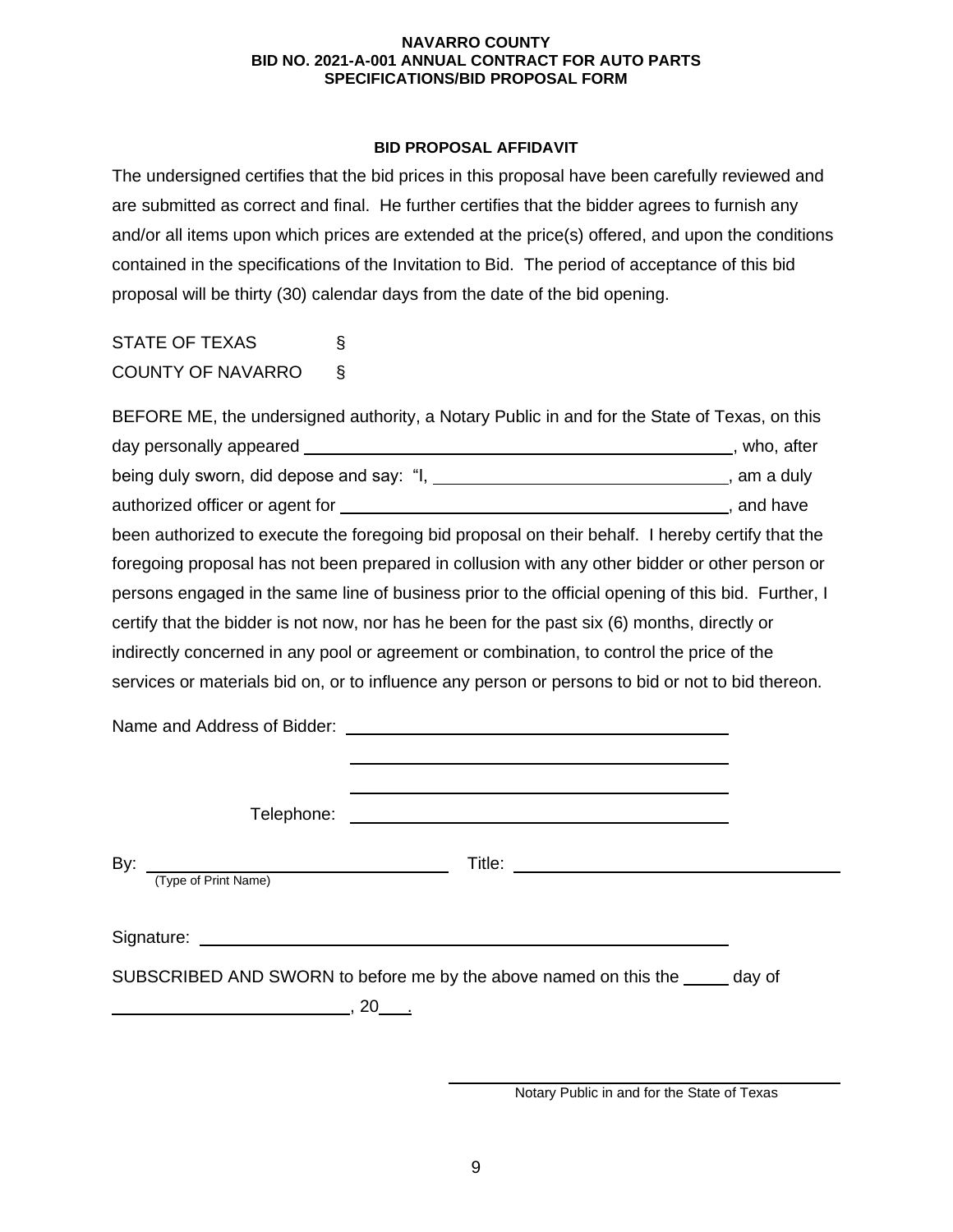## **VENDOR REFERENCES**

| Please list three (3) references of current customers who can verify the quality of service your<br>company provides. The County prefers customers of similar size and scope of work to this<br>proposal. This form must be returned with your proposal. |  |                                                                                                                        |  |  |  |
|----------------------------------------------------------------------------------------------------------------------------------------------------------------------------------------------------------------------------------------------------------|--|------------------------------------------------------------------------------------------------------------------------|--|--|--|
|                                                                                                                                                                                                                                                          |  | <b>REFERENCE 1</b>                                                                                                     |  |  |  |
|                                                                                                                                                                                                                                                          |  |                                                                                                                        |  |  |  |
| Address:                                                                                                                                                                                                                                                 |  | <u> 1990 - Jan Barbara, martxar anno 1992. I componente a contrar a componente de la componenta de la componenta d</u> |  |  |  |
|                                                                                                                                                                                                                                                          |  |                                                                                                                        |  |  |  |
|                                                                                                                                                                                                                                                          |  |                                                                                                                        |  |  |  |
| Contract Period: _____________________                                                                                                                                                                                                                   |  | Scope of Work: _________________________                                                                               |  |  |  |
|                                                                                                                                                                                                                                                          |  | <b>REFERENCE 2</b>                                                                                                     |  |  |  |
| Address:                                                                                                                                                                                                                                                 |  |                                                                                                                        |  |  |  |
|                                                                                                                                                                                                                                                          |  |                                                                                                                        |  |  |  |
|                                                                                                                                                                                                                                                          |  |                                                                                                                        |  |  |  |
| Contract Period: _____________________                                                                                                                                                                                                                   |  |                                                                                                                        |  |  |  |
|                                                                                                                                                                                                                                                          |  | <b>REFERENCE 3</b>                                                                                                     |  |  |  |
| Address:                                                                                                                                                                                                                                                 |  | <u> 1989 - Johann Stoff, amerikansk politiker (d. 1989)</u>                                                            |  |  |  |
|                                                                                                                                                                                                                                                          |  |                                                                                                                        |  |  |  |
|                                                                                                                                                                                                                                                          |  |                                                                                                                        |  |  |  |
| Contract Period: _____________________                                                                                                                                                                                                                   |  | Scope of Work:                                                                                                         |  |  |  |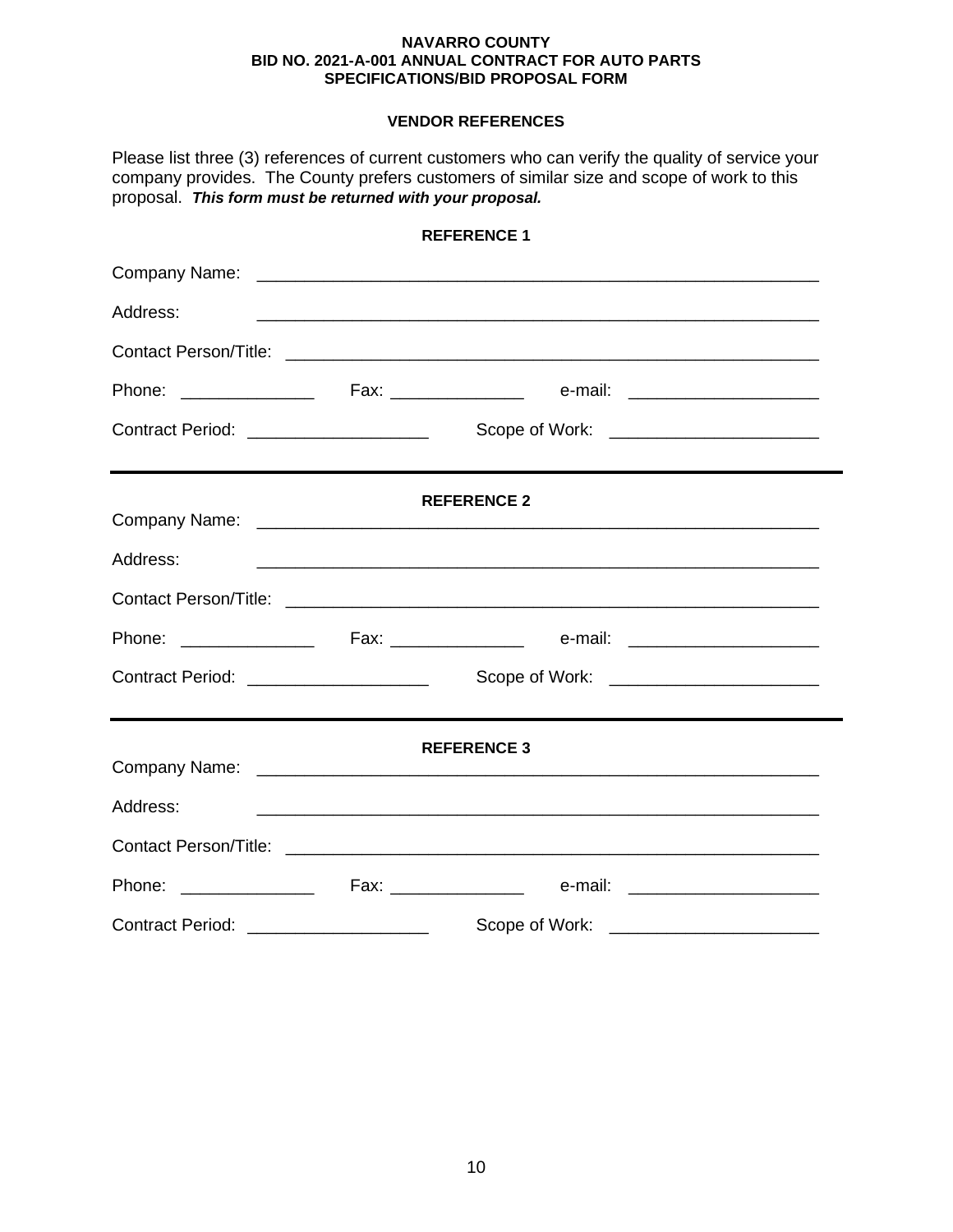| CONFLICT OF INTEREST QUESTIONNAIRE<br>For vendor or other person doing business with local governmental entity                                                                                                                                                                         | FORM CIQ        |  |  |  |
|----------------------------------------------------------------------------------------------------------------------------------------------------------------------------------------------------------------------------------------------------------------------------------------|-----------------|--|--|--|
| This questionnaire reflects changes made to the law by H.B. 1491, 80th Leg., Regular Session.                                                                                                                                                                                          | OFFICE USE ONLY |  |  |  |
| This questionnaire is being filed in accordance with Chapter 176, Local Government Code<br>by a person who has a business relationship as defined by Section 176.001(1-a) with a local<br>governmental entity and the person meets requirements under Section 176.006(a).              | Date Received   |  |  |  |
| By law this questionnaire must be filed with the records administrator of the local governmental<br>entity not later than the 7th business day after the date the person becomes aware of facts<br>that require the statement to be filed. See Section 176.006, Local Government Code. |                 |  |  |  |
| A person commits an offense if the person knowingly violates Section 176.006, Local<br>Government Code. An offense under this section is a Class C misdemeanor.                                                                                                                        |                 |  |  |  |
| Name of person who has a business relationship with local governmental entity.                                                                                                                                                                                                         |                 |  |  |  |
| 2<br>Check this box if you are filing an update to a previously filed questionnaire.                                                                                                                                                                                                   |                 |  |  |  |
| (The law requires that you file an updated completed questionnaire with the appropriate filing authority not<br>later than the 7th business day after the date the originally filed questionnaire becomes incomplete or inaccurate.)                                                   |                 |  |  |  |
| 3<br>Name of local government officer with whom filer has employment or business relationship.                                                                                                                                                                                         |                 |  |  |  |
| Name of Officer                                                                                                                                                                                                                                                                        |                 |  |  |  |
| This section (item 3 including subparts A, B, C & D) must be completed for each officer with whom the filer has an<br>employment or other business relationship as defined by Section 176.001(1-a), Local Government Code. Attach additional<br>pages to this Form CIQ as necessary.   |                 |  |  |  |
| A. Is the local government officer named in this section receiving or likely to receive taxable income, other than investment<br>income, from the filer of the questionnaire?                                                                                                          |                 |  |  |  |
| No<br>Yes                                                                                                                                                                                                                                                                              |                 |  |  |  |
| B. Is the filer of the questionnaire receiving or likely to receive taxable income, other than investment income, from or at the<br>direction of the local government officer named in this section AND the taxable income is not received from the local<br>governmental entity?      |                 |  |  |  |
| No<br>Yes                                                                                                                                                                                                                                                                              |                 |  |  |  |
| C. Is the filer of this questionnaire employed by a corporation or other business entity with respect to which the local<br>? government officer serves as an officer or director, or holds an ownership of 10 percent or more                                                         |                 |  |  |  |
| No<br>Yes                                                                                                                                                                                                                                                                              |                 |  |  |  |
| D. Describe each employment or business relationship with the local government officer named in this section.                                                                                                                                                                          |                 |  |  |  |
| 4                                                                                                                                                                                                                                                                                      |                 |  |  |  |
| Signature of person doing business with the governmental entity                                                                                                                                                                                                                        | Date            |  |  |  |

Adopted 06/29/2007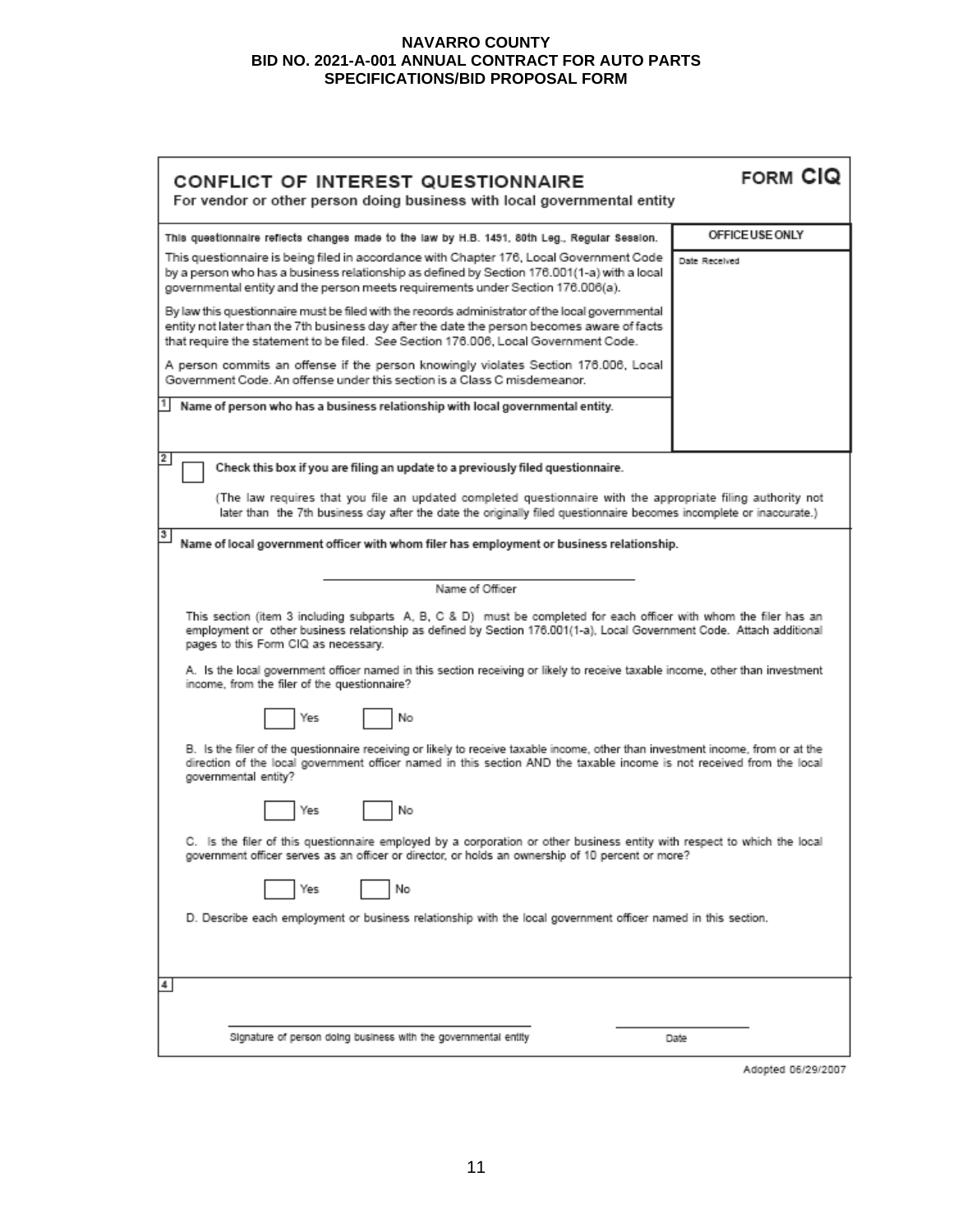## **Contract Checklist**

This project will be bid, let and constructed according to the International Building Code 2006 Standards and the Texas Department of Transportation 2004 Standard Specifications for Construction and Maintenance of Highways, Streets and Bridges.

Following are required Documents to be submitted with the Bid Form:

A Statement of Bidder's Qualifications must be completed and submitted with the Bid Form.

A Conflict of Interest Questionnaire must be completed and submitted with the Bid Form.

A list of references must be submitted with the form.

A Bid Proposal Affidavit must be submitted with the Bid Form.

If any statements were *not* checked please provide an explanation in the given area below.

\_\_\_\_\_\_\_\_\_\_\_\_\_\_\_\_\_\_\_\_\_\_\_\_\_\_\_\_\_\_\_\_\_\_\_\_\_\_\_\_\_\_\_\_\_\_\_\_\_\_\_\_\_\_\_\_\_\_\_\_\_\_\_\_ \_\_\_\_\_\_\_\_\_\_\_\_\_\_\_\_\_\_\_\_\_\_\_\_\_\_\_\_\_\_\_\_\_\_\_\_\_\_\_\_\_\_\_\_\_\_\_\_\_\_\_\_\_\_\_\_\_\_\_\_\_\_\_\_ \_\_\_\_\_\_\_\_\_\_\_\_\_\_\_\_\_\_\_\_\_\_\_\_\_\_\_\_\_\_\_\_\_\_\_\_\_\_\_\_\_\_\_\_\_\_\_\_\_\_\_\_\_\_\_\_\_\_\_\_\_\_\_\_ \_\_\_\_\_\_\_\_\_\_\_\_\_\_\_\_\_\_\_\_\_\_\_\_\_\_\_\_\_\_\_\_\_\_\_\_\_\_\_\_\_\_\_\_\_\_\_\_\_\_\_\_\_\_\_\_\_\_\_\_\_\_\_\_ \_\_\_\_\_\_\_\_\_\_\_\_\_\_\_\_\_\_\_\_\_\_\_\_\_\_\_\_\_\_\_\_\_\_\_\_\_\_\_\_\_\_\_\_\_\_\_\_\_\_\_\_\_\_\_\_\_\_\_\_\_\_\_\_ \_\_\_\_\_\_\_\_\_\_\_\_\_\_\_\_\_\_\_\_\_\_\_\_\_\_\_\_\_\_\_\_\_\_\_\_\_\_\_\_\_\_\_\_\_\_\_\_\_\_\_\_\_\_\_\_\_\_\_\_\_\_\_\_ \_\_\_\_\_\_\_\_\_\_\_\_\_\_\_\_\_\_\_\_\_\_\_\_\_\_\_\_\_\_\_\_\_\_\_\_\_\_\_\_\_\_\_\_\_\_\_\_\_\_\_\_\_\_\_\_\_\_\_\_\_\_\_\_ \_\_\_\_\_\_\_\_\_\_\_\_\_\_\_\_\_\_\_\_\_\_\_\_\_\_\_\_\_\_\_\_\_\_\_\_\_\_\_\_\_\_\_\_\_\_\_\_\_\_\_\_\_\_\_\_\_\_\_\_\_\_\_\_ \_\_\_\_\_\_\_\_\_\_\_\_\_\_\_\_\_\_\_\_\_\_\_\_\_\_\_\_\_\_\_\_\_\_\_\_\_\_\_\_\_\_\_\_\_\_\_\_\_\_\_\_\_\_\_\_\_\_\_\_\_\_\_\_

> \_\_\_\_\_\_\_\_\_\_\_\_\_\_\_\_\_\_\_\_\_\_\_\_\_ Contractor Signature Date